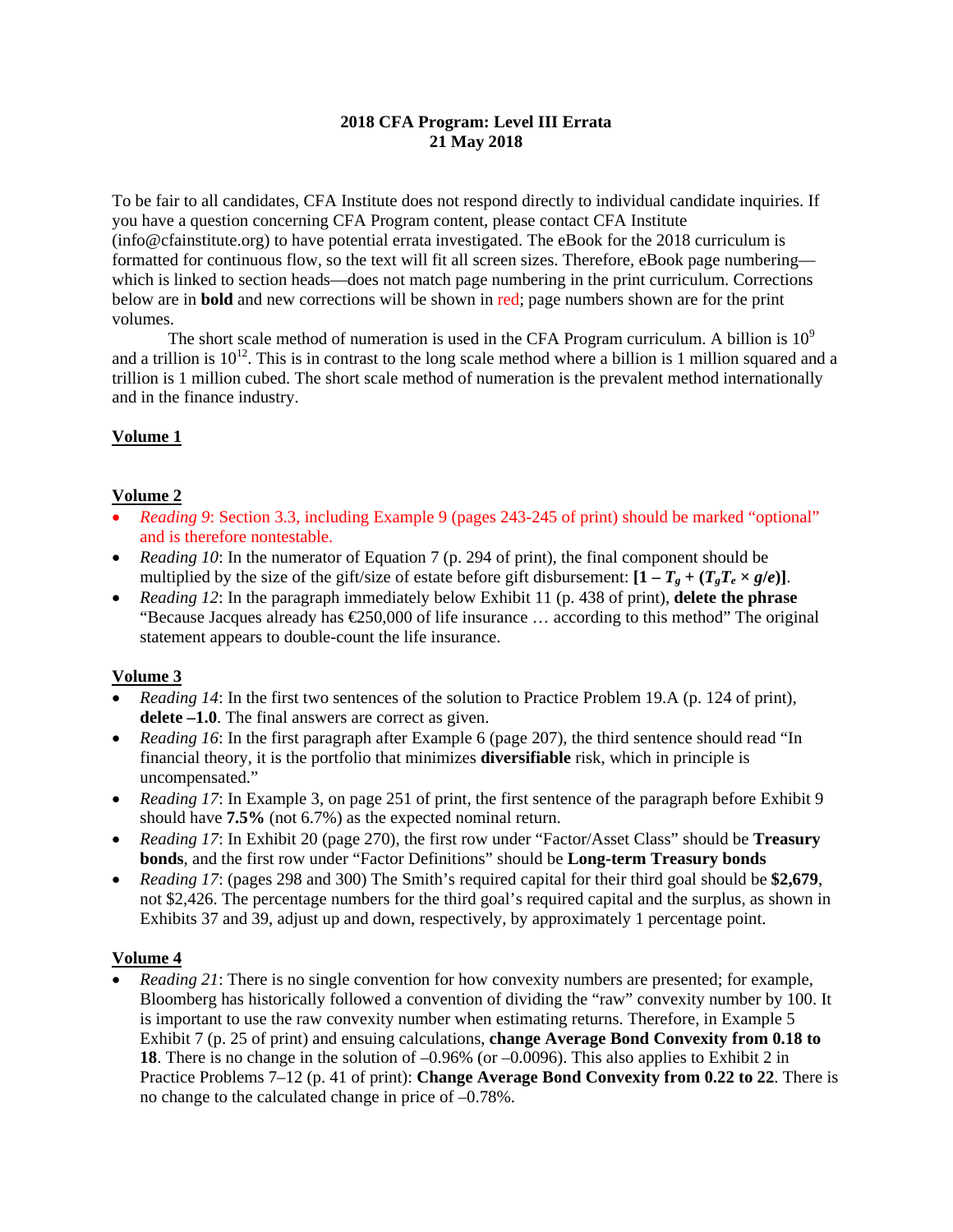- *Reading 23*: There are a number of corrections in this reading:
	- o In Exhibit 58 (p. 182 of print), the numbers for **Expected convexity for portfolio** should be **3.586** (instead of 0.9), **3.545** (instead of 0.9), and **1.920** (instead of 0).

o The revised convexity numbers should be used in calculations in Exhibit 59 (corrections bolded):

|                           | Initial Portfolio (+60 bps)           | Revised Portfolio (+60 bps)                        |  |  |
|---------------------------|---------------------------------------|----------------------------------------------------|--|--|
| + E(Change in price based | $[-1.305 \times 0.006] + [1/2 \times$ | $[-0.979 \times 0.006] + [1/2 \times 1.920 \times$ |  |  |
| on yield view)            | $3.545 \times (0.006)^2$ ] = -0.7766  | $(0.006)^2$ ] = -0.5839                            |  |  |
| = Total expected return   | 1.70%                                 | 1.73%                                              |  |  |

In the closing paragraphs of this example, change 1.69% to **1.70%**; change –0.5874 to **–0.5839**, and change –0.7814 to **–0.7766**. In the final paragraph, change 4 bps to **3 bps**.

- *Reading 24*: In section 3.1.1 (Benchmark Spread and G-Spread) (page 200), third paragraph, the fourth sentence should read "The yields of the two government bonds are usually weighted so that their weighted average **maturity** matches the credit security's **maturity**."
- *Reading 24*: Example 2 has been rewritten as follows.